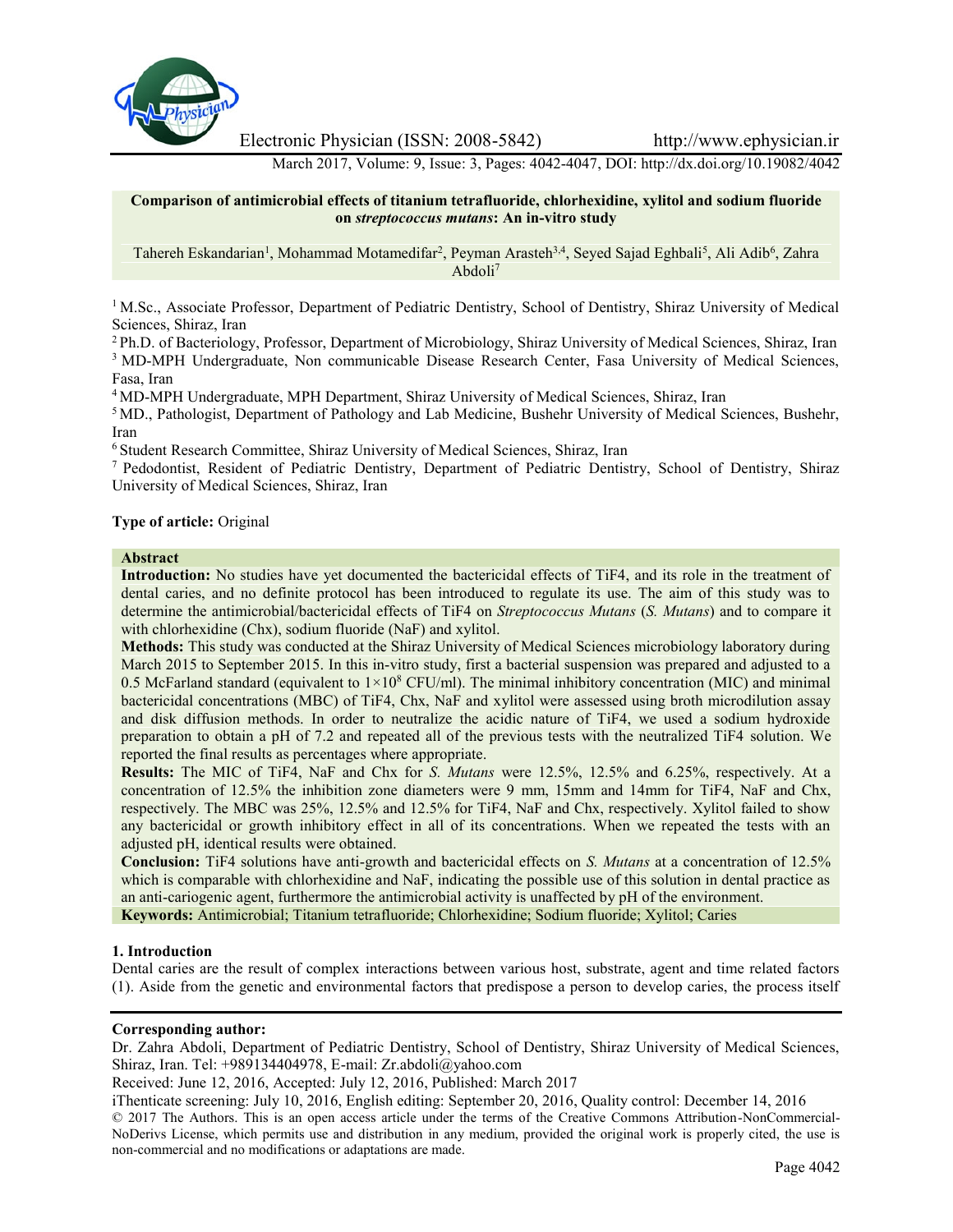does not occur without the existence of dental plaque or fermentable carbohydrates. Multiple studies have documented an association between an increase in number of *S. Mutans* in the saliva, dental plaque and increase in dental caries (2). Nowadays the serotypes of *S. Mutans* are considered the primary microorganism involved in caries formation, therefore correct control of *S. Mutans* levels is among the most important goals in the prevention and treatment of caries (3). Among the treatment modalities which have been introduced throughout the years, chemotherapeutic regimens have displayed promising results and have been a topic of interest in recent studies. These agents have been considered for their ability to reduce acid formation in dental plaque (resulting from special types of bacteria like *S. Mutans*). Fluorides are among these agents which have emerged as the leading preventive substance for their ability to reduce caries formation. Treatment with fluoride has been recommended for children with moderate to high risk of caries formation, by the American Academy of Pediatric Dentistry (4). In clinical practice, various antimicrobial compounds and solutions have been studied for their role in the prevention and eradication of oral caries aside from the more commonly used fluorides. These include: chlorhexidine (Chx) which is considered the "gold standard" of oral antiseptics and is the most studied anti-cariogenic agent up to this date (5) and xylitol which is normally present in fruits and has been documented to have anti-cariogenic properties (6). Recently titanium tetraflouride (TiF4) has been considered for its ability in preventing enamel demineralization (7, 8). TiF4 was first introduced in 1972 and although studies have demonstrated its benefits as an anti-erosive agent, a definite protocol to regulate its use has not yet been introduced, which makes it difficult to obtain in the local market (9). TiF4 solution seems to have an inhibiting effect on caries formation (10), however no studies have yet documented the bactericidal effects of TiF4 and its role in the treatment of dental caries (11). When compared to other topically used fluorides like sodium fluoride, which is commonly used for dental caries prevention (9, 12), TiF4 seems to render better results, with higher penetration and uptake of fluoride and lower acid solubility of tissues (13). The aim of this study was to evaluate the antimicrobial effects of TiF4 on *S. Mutans* and to compare it with Chx, NaF and xylitol.

# **2. Material and Methods**

# *2.1. Study protocol*

The study protocol was approved by the institutional review board of Shiraz University of Medical Sciences and was conducted at the Shiraz University of Medical Sciences microbiology laboratory during March 2015 to September 2015. TiF4 (Sigma, USA), xylitol (Sigma, USA), chlorhexidine (Behsa, Iran) and NaF (Behsa, Iran) 0.2% mouth rinse were obtained. Lyophilized *Streptococcus Mutans* ATCC 35668 was purchased from the Persian Type Culture Collection (PTCC), Iran.

# *2.2. Inoculation of culture media with reference strain*

The lyophilized *S. Mutans* was first added to a triptycase soy broth media. The media was then incubated for 24 hours (H2:CO2:N2=10:10:80 and at a temperature of 37 °C). The cultivated bacteria were then streaked onto a blood agar media and were incubated for another 24 hours. A well isolated colony was selected from the agar plate and was transferred into a sterile 4ml nutrient broth medium in a sterile manner. The final broth medium was then incubated for 24 hours (H2:CO2:N2=10:10:80 and at a temperature of 37 °C). The turbidity of the bacterial suspension was adjusted to a 0.5 McFarland standard (which is equivalent to a  $1\times10^8$  CFU/ml bacterial suspension) for the related antimicrobial susceptibility testing.

# *2.3. Broth microdilution assay*

In order to obtain the broth microdilution susceptibility, a panel which included 96 wells was prepared. First 100 μl of nutrient broth was inserted into all of the wells (except for the last two wells). For obtaining susceptibility concentration, 100 μl of TiF4 was inserted into the first well, after which, to acquire a two-fold serial dilution for TiF4, 100 μl of solution was extracted from the first well and inserted into the second well. This was repeated until reaching a concentration of 3.125%. The process was repeated for all of the agents in a separate panel. After preparing the concentration levels for each of the agents, a 0.5 McFarland bacterial suspension was diluted with a ratio of 1:10 to yield 10<sup>7</sup> CFU/ml. Five microliters of the bacterial suspension was then inoculated into each of the wells, obtaining a final bacterial concentration of  $5 \times 10^4$  CFU/well. In each of the plates the last remaining two wells were considered as positive and negative controls. Positive control was a well that included only a sole inoculation of bacteria and negative control was a well that did not have any bacterial inoculation. The 96-micro well plates were then covered with a perforated plate seal and incubated for 48 hours (H2:CO2:N2=10:10:80 and at a temperature of 37 °C). Minimal inhibitory concentration (MIC) was considered as the lowest concentration where no viability of microorganism was detected after the incubation period. Each test was repeated three times for minimizing lab related errors. In order to obtain the minimal bactericidal concentration (MBC) for each agent, 10μl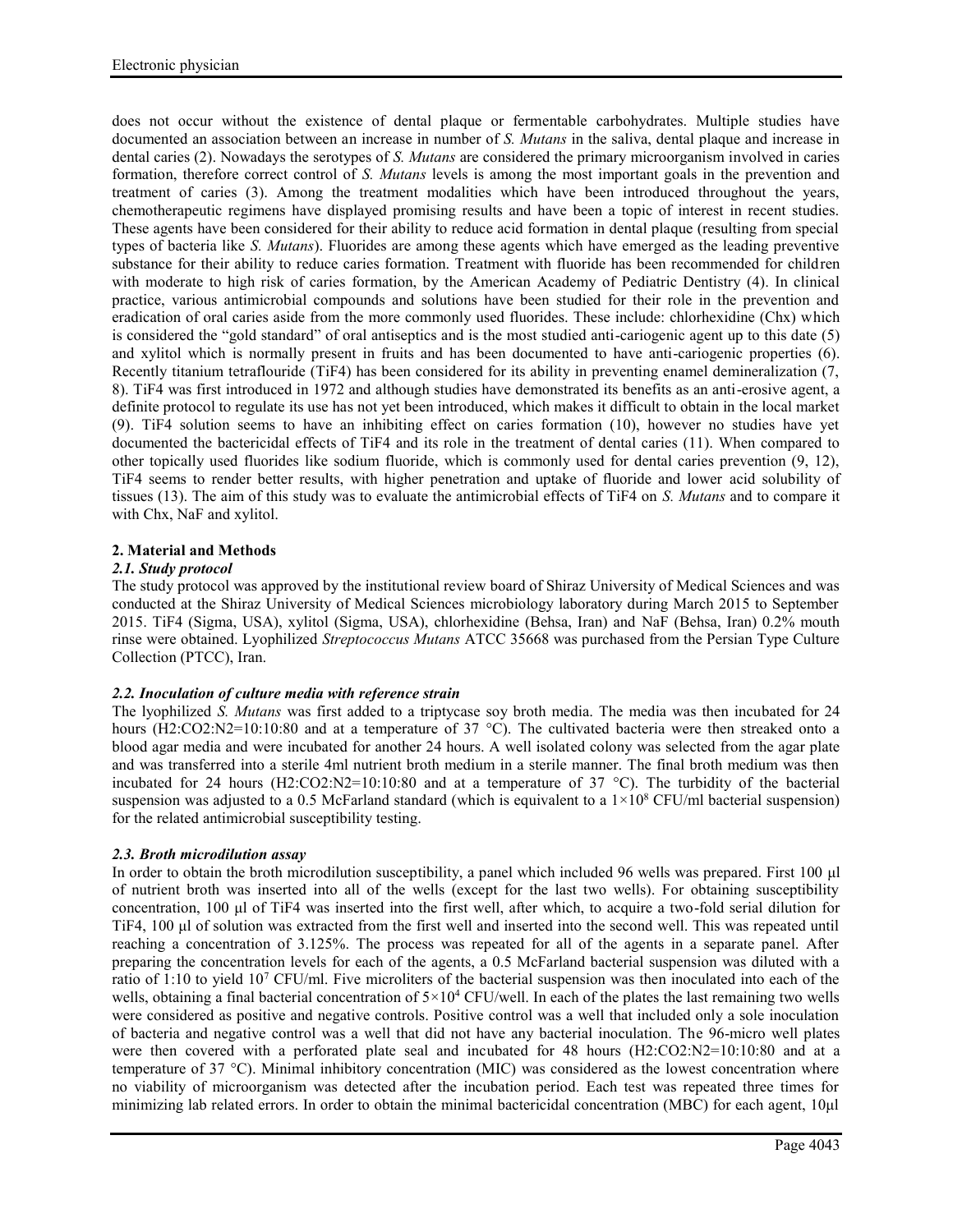of broth medium was collected from those wells that had not shown any signs of growth (at different concentrations) and was inoculated on to a blood agar medium. To obtain a control group, another blood agar medium was inoculated with the *S. Mutans* bacteria. After 24 hours of incubation (37 °C), the lowest concentration at which no growth had occurred, was considered as the MBC. For Chx, xylitol and NaF the same steps were followed accordingly.

## *2.4. Disk diffusion method*

A sterile disk was first impregnated with 30μl of undiluted TiF4, xylitol, NaF and Chx. After the disks had dried, each disk was transferred to an inoculated blood agar medium, using sterile forceps. The plates were then incubated for 24 hours (H2:CO2:N2=10:10:80 and at a temperature of 37 °C) and the inhibition zone diameter was measured using a ruler. Each test was repeated three times to minimize lab errors. One disk which was soaked in distilled water was placed on each plate as a negative control. To better evaluate the antimicrobial effects of TiF4 and to minimize the effects of low pH (which is provided by the TiF4 solution) on *S. Mutans* growth, we first calculated the pH provided by the TiF4 solution which was 5.8. After which, in order to neutralize the acidic effect of the TiF4 solution, we used a sodium hydroxide (NaOH 1N, Merck, Germany) preparation to obtain a pH of 7.2, and repeated all of the previous tests with the neutralized TiF4 solution.

#### *2.5. Statistical analysis*

Since we did not record any deviation in our measurements, we reported the final results as percentages where appropriate.

## **3. Results**

When determining the MIC of TiF4, NaF, Chx and xylitol using the broth microdilution assay, we found that the MIC of TiF4 solution for *S. Mutans* was similar to that of NaF (12.5%). Chx had the lowest MIC (6.25%) in comparison to TiF4 and NaF. At a concentration of 12.5%, the inhibition zone diameters were nine mm, fifteen mm and fourteen mm for TiF4 NaF and Chx, respectively. TiF4 failed to show any inhibitory effect at a lower concentration of 6.25%. Xylitol did not show any inhibitory effect in any of its concentrations (Table 1). Evaluating the MBC using the disk diffusion method, we found that the MBC of NaF for *S. Mutans* was similar to that of Chx (12.5%), meanwhile TiF4 solution had a higher MBC (25%). As expected xylitol failed to show any bactericidal activity in all of its concentrations (Table 2). When we repeated the broth microdilution assay and the disk diffusion method for evaluating the MIC and MBC with an adjusted pH (pH=7.2), the exact same results were obtained.

|            | Agents   Inhibitory concentration $-$ Inhibition zone diameter (mm) |         |          |                 |          |
|------------|---------------------------------------------------------------------|---------|----------|-----------------|----------|
|            | 3.125%                                                              | 6.25%   | $12.5\%$ | 25 <sup>%</sup> | 50%      |
| TiF4       |                                                                     |         | $Y = 9$  | $Y-15$          | $Y - 22$ |
| <b>NaF</b> |                                                                     |         | $Y - 15$ | $\mid$ Y $-$ 17 | $Y - 22$ |
| Chx        |                                                                     | $Y - 1$ | $Y - 14$ | $Y - 19$        | $Y - 21$ |
| Xylitol    |                                                                     |         | N        |                 |          |

**Table 1.** Inhibitory effect of each agent at different concentrations and their related inhibition zone diameters.\*

TiF4: Titanium tetra-fluoride; NaF: sodium fluoride; Chx: chlorhexidine; Y: yes; N: no; \* The minimal inhibitory concentration was 6.25%, 12.5% and 12.5% for Chx, NaF and TiF4, respectively.

**Table 2.** Bactericidal effect of each agent at different concentrations.\*

| Agents           | Bactericidal solution concentration |  |                  |                 |        |  |  |
|------------------|-------------------------------------|--|------------------|-----------------|--------|--|--|
|                  | $3.125\%$                           |  | $6.25\%$   12.5% | 25 <sup>%</sup> | $50\%$ |  |  |
| T <sub>iF4</sub> |                                     |  |                  |                 |        |  |  |
| NaF              |                                     |  |                  |                 |        |  |  |
| Chx              |                                     |  |                  |                 |        |  |  |
| Xylitol          |                                     |  |                  |                 |        |  |  |

TiF4: Titanium tetra-fluoride; NaF: sodium fluoride; Chx: chlorhexidine; Y: yes; N: no; \* The minimal bactericidal concentration was 12.5%, 12.5% and 25% for Chx, NaF and TiF4, respectively.

#### **4. Discussion**

Here we evaluated the antimicrobial effects of TiF4 and compared it to NaF, Chx and xylitol which are the more commonly used antimicrobial agents for the prevention and treatment of oral caries (associated with *S. Mutans*). We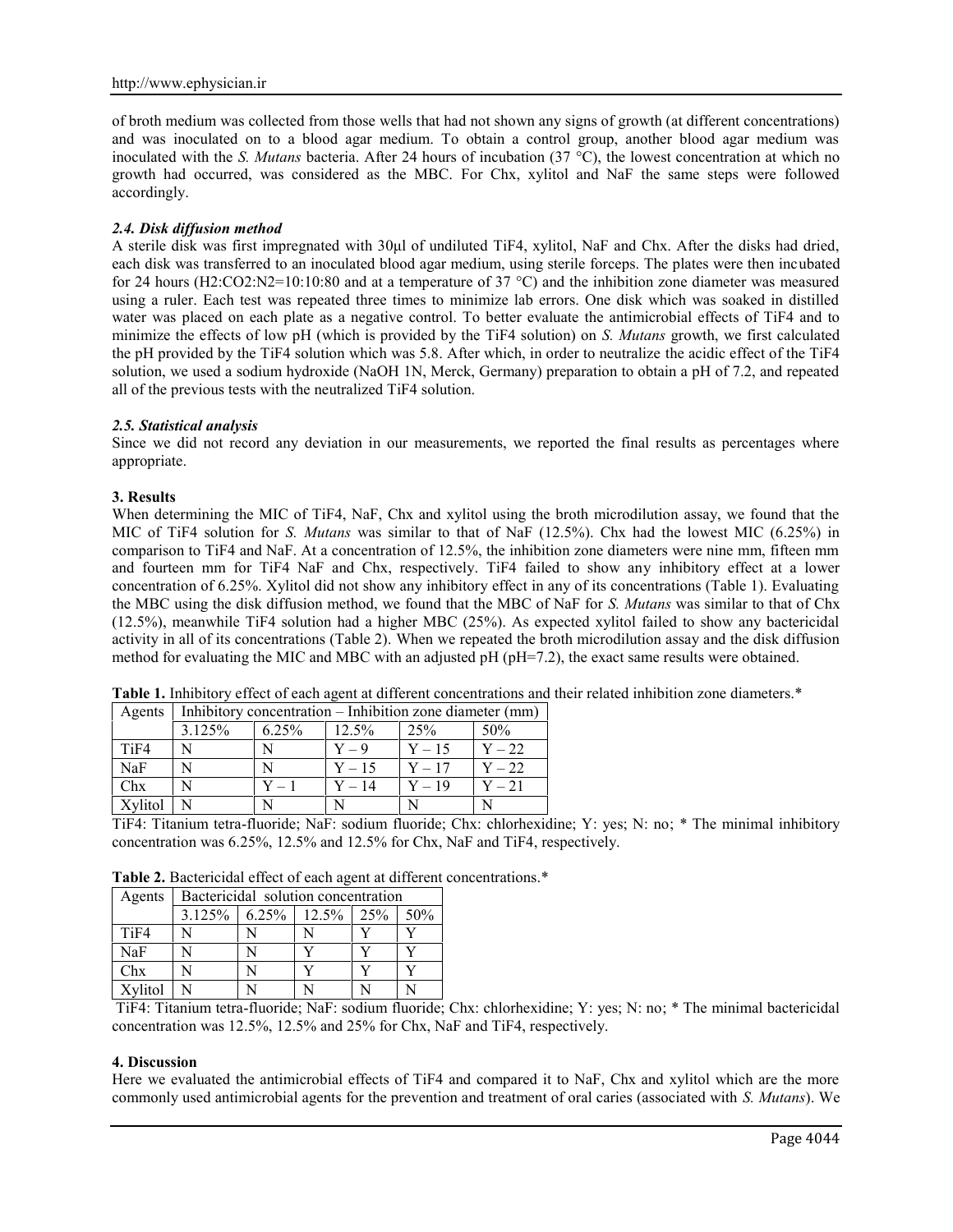found that, similar to NaF, the minimum inhibitory effect of TiF4 starts at a concentration of 12.5%. The bactericidal and growth inhibiting effects of TiF4 was maintained, even when the pH of the solution was adjusted to a neutral pH. To the best of the authors' knowledge this study is among the first to evaluate the antimicrobial/bactericidal effects of TiF4 solution against other more common antimicrobial solutions for *S. Mutans*. Our results showed that TiF4 had remarkable antimicrobial activity and this is probably due to both the fluoride substance and the titanium rich covered layer which is formed on the enamel surface exposed to it, which in return reduces its solubility and prevents its cariogenic threat (14). In recent years, TiF4 has been primarily studied for its anti-erosive effects. Among these studies, Souza et al. (15) evaluated an experimental solution of TiF4 and NaF in 2014. They documented that a solution containing a 0.0815% concentration of TiF4 had the highest anti-erosive effect with a 99% reduction in enamel wear followed by a solution containing 0.042% NaF and 0.049% TiF4, which had a 41% reduction in enamel wear. They concluded that a pure solution of TiF4 had the strongest anti-erosive effect. This finding was also seen in the study by Catilho et al. (16) in which they documented a solution containing 0.0815% TiF4 to have the strongest effect in reduction of dentin loss. Similar findings were also seen in other studies evaluating the role of TiF4 as an anti-erosive agent (17-20). Studies on the effects of TiF4 as a preventive agent for caries formation have been few and mostly old. One review published in 2010 by Wiegand et al. evaluated the role of TiF4 as a preventive agent for the development and progression of carious and erosive lesions. They reported that based on previous in-vitro research, TiF4 is effective in preventing carious lesions and is equally or more effective than NaF, amine fluoride or stannous fluoride (SnF2). The study concluded that TiF4 is a considerable agent for the prevention of caries formation (21); although, that review mostly included old studies evaluating the topical application of TiF4 on caries prevention. In another review in 2011 by Wahengbam et al., (9) the preventive role of TiF4 in dentistry was studied, and as part of their investigation the cariostatic effects of TiF4 was also investigated. They attributed the protective effects of TiF4 preparations to two factors: first to its chemical effects in decreasing enamel solubility by increasing fluoride content and secondly, providing a glaze on the surface of the teeth, which is resistant to acid penetration. They concluded TiF4 to be more effective than other metal based fluorides in the prevention of caries. In a study in 2015 by Bridi et al. (22), the antimicrobial effects of TiF4 solution (2.5%) followed by self-etching adhesives was evaluated on *S. Mutans.* After applying the solution on 40 molar teeth cavities, they documented the solution to have antimicrobial effects on *S. Mutans*. In a past study by Reed and colleagues, they evaluated the effects of topical application of TiF4 on caries formation. They found that TiF4 with a concentration of one percent was more effective in caries prevention, when compared to the equivalent solution (in wise of concentration) of SnF2, NaF and aluminum phosphate fluoride. This finding was also supported by much earlier studies (23, 24). Although the xylitol solution did not display any antimicrobial effects in our study, some previous studies have documented it to have inhibiting effects on bacterial growth. Milgrom et al. (25) evaluated three groups of people: those not using xylitol and those using xylitol containing gums at a level of 6.88g/day and 10.32 g/day. They found that those patients who chewed xylitol containing gum, had a decrease in their oral number of *S. Mutans.* Up to this day no study has reported xylitol to have any cariostatic effect on *S. Mutans.* Our study also did not show xylitol to have any bactericidal effects on *S. Mutans*, although our results might have been effected by the pH of the environment and the material which we used in the study. Some points have to be considered regarding TiF4 solutions. First is the acidic nature of TiF4 which should be considered, although titanium lacks irrigating properties and in itself is non-toxic (9). The high fluoride levels in TiF4 solutions may have the risk of overdose and possible damage to the teeth, so caution must be taken when considering TiF4 for clinical application. Our study had an in-vitro design which limits its application in clinical practice and further studies with possible human subjects should be considered in the future.

## **5. Conclusions**

The results of our study showed that TiF4 solutions do have anti-growth and bactericidal effects on *S. Mutans*, which is comparable with chlorhexidine and NaF, indicating the possible use of this solution in dental practice as an anti-cariogenic agent for the treatment of caries, furthermore the antimicrobial effect is not influenced by the pH of the environment. Perhaps pilot studies with human subjects in controlled conditions would aid in better evaluating the clinical perspectives of TiF4 solutions.

## **Acknowledgments:**

The authors would like to thank the vice-chancellery for research at Shiraz University of Medical Sciences for their support of this study (Grant #94940). The manuscript is part of the thesis of Dr. Zahra Abdoli. The authors would also like to thank Mohsen Hosseinifarzad for his assistance in the laboratory.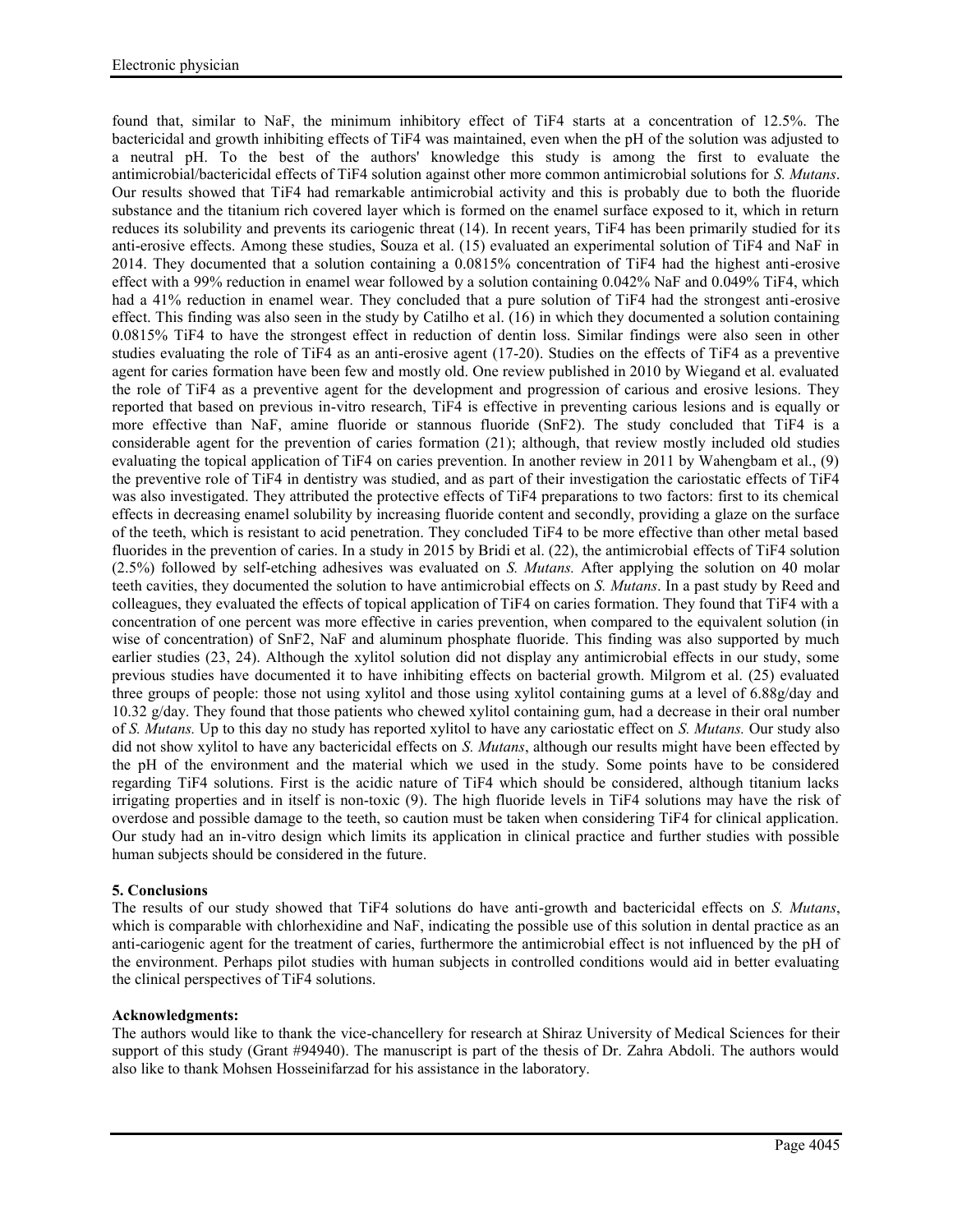## **Conflict of Interest:**

There is no conflict of interest to be declared.

### **Authors' contributions:**

All authors contributed to this project and article equally. All authors read and approved the final manuscript.

### **References:**

- 1) Rezazadeh F, Bazargani A, Roozbeh-Shahroodi J, Pooladi A, Arasteh P, Zamani K. Comparison of oral Lactobacillus and Streptococcus mutans between diabetic dialysis patients with non-diabetic dialysis patients and healthy people. Journal of Renal Injury Prevention. 2016;5(3):148-52. doi: 10.15171/jrip.2016.31, PMid: 27689112, PMCid: PMC5040002.
- 2) Jeevarathan J, Deepti A, Muthu MS, Rathna Prabhu V, Chamundeeswari GS. Effect of fluoride varnish on Streptococcus mutans counts in plaque of caries-free children using Dentocult SM strip mutans test: a randomized controlled triple blind study. J Indian Soc Pedod Prev Dent. 2007; 25(4): 157-63. doi: 10.4103/0970-4388.37010. PMID: 18007100.
- 3) Moradian H, Bazargani A, Rafiee A, Nazarialam A. In vitro comparison of antimicrobial activity of aqueous decoction of Coriandrum sativum, and Dentol Drop with chlorhexidine on Streptococcus mutans. Iran J Microbiol. 2013; 5(3): 239-43. PMID: 24475330, PMCID: PMC3895561.
- 4) Marinho VC, Higgins JP, Logan S, Sheiham A. Fluoride varnishes for preventing dental caries in children and adolescents. Cochrane Database Syst Rev. 2002; (3): CD002279. doi: 10.1002/14651858.cd002279. PMID: 12137653.
- 5) Van Strydonck DA, Slot DE, Van der Velden U, Van der Weijden F. Effect of a chlorhexidine mouthrinse on plaque, gingival inflammation and staining in gingivitis patients: a systematic review. J Clin Periodontol. 2012; 39(11): 1042-55. doi: 10.1111/j.1600-051X.2012.01883.x. PMID: 22957711.
- 6) Van Loveren C. Sugar alcohols: what is the evidence for caries-preventive and caries-therapeutic effects? Caries Res. 2004; 38(3): 286-93. doi: 10.1159/000077768. PMID: 15153702.
- 7) Vieira A, Ruben JL, Huysmans MC. Effect of titanium tetrafluoride, amine fluoride and fluoride varnish on enamel erosion in vitro. Caries Research. 2005; 39(5): 371-9. doi: 10.1159/000086843. PMID: 16110208.
- 8) Vieira A, Lugtenborg M, Ruben JL, Huysmans MC. Brushing abrasion of eroded bovine enamel pretreated with topical fluorides. Caries Research. 2006; 40(3): 224-30. doi: 10.1159/000092230. PMID: 16707871.
- 9) Wahengbam P, Tikku AP, Lee WB. Role of titanium tetrafluoride (TiF4) in conservative dentistry: A systematic review. J Conserv Dent. 2011; 14(2): 98-102. doi: 10.4103/0972-0707.82598. PMID: 21814345, PMCID: PMC3146121.
- 10) Tezel H, Ergücü Z, Onal B. Effects of topical fluoride agents on artificial enamel lesion formation in vitro. Quintessence Int. 2002; 33(5): 347-52. PMID: 12014163.
- 11) Magalhães AC, Comar LP, Rios D, Delbem AC, Buzalaf MA. Effect of a 4% titanium tetrafluoride (TiF4) varnish on demineralisation and remineralisation of bovine enamel in vitro. J Dent. 2008; 36(2): 158-62. doi: 10.1016/j.jdent.2007.12.001. PMID: 18187248.
- 12) Moi GP, Tenuta LM, Cury JA. Anticaries potential of a fluoride mouthrinse evaluated in vitro by validated protocols. Braz Dent J. 2008; 19(2): 91-6. doi: 10.1590/S0103-64402008000200001. PMID: 18568220.
- 13) Hals E, Tveit AB, Tötdal B, Isrenn R. Effect of NaF, TiF4 and APF solutions on root surfaces in vitro with special reference to uptake of F. Caries Res. 1981; 15(6): 468-76. doi: 10.1159/000260554. PMID: 7030490.
- 14) Nassur C, Alexandria AK, Pomarico L, de Sousa VP, Cabral LM, Maia LC. Characterization of a new TiF4 and beta-cyclodextrin inclusion complex and its in vitroevaluation on inhibiting enamel demineralization. Arch Oral Biol. 2013; 58(3): 239-47. doi: 10.1016/j.archoralbio.2012.11.001. PMID: 23246339.
- 15) Souza BM, Lima LL, Comar LP, Buzalaf MA, Magalhaes AC. Effect of experimental mouthrinses containing the combination of NaF and TiF4 on enamel erosive wear in vitro. Arch Oral Biol. 2014; 59(6): 621-4. doi: 10.1016/j.archoralbio.2014.03.008. PMID: 24727005.
- 16) Castilho AR, Salomao PM, Buzalaf MA, Magalhaes AC. Protective effect of experimental mouthrinses containing NaF and TiF4 on dentin erosive loss in vitro. J Appl Oral Sci. 2015; 23(5): 486-90. doi: 10.1590/1678-775720150127. PMID: 26537719, PMCID: PMC4621941.
- 17) Vieira AM, Ruben JL, Bronkhorst EM, Huysmans MC. In vitro reduction of dental erosion by low concentration TiF4 solutions. Caries Res. 2011; 45(2): 142-7. doi: 10.1159/000324805. PMID: 21454977.